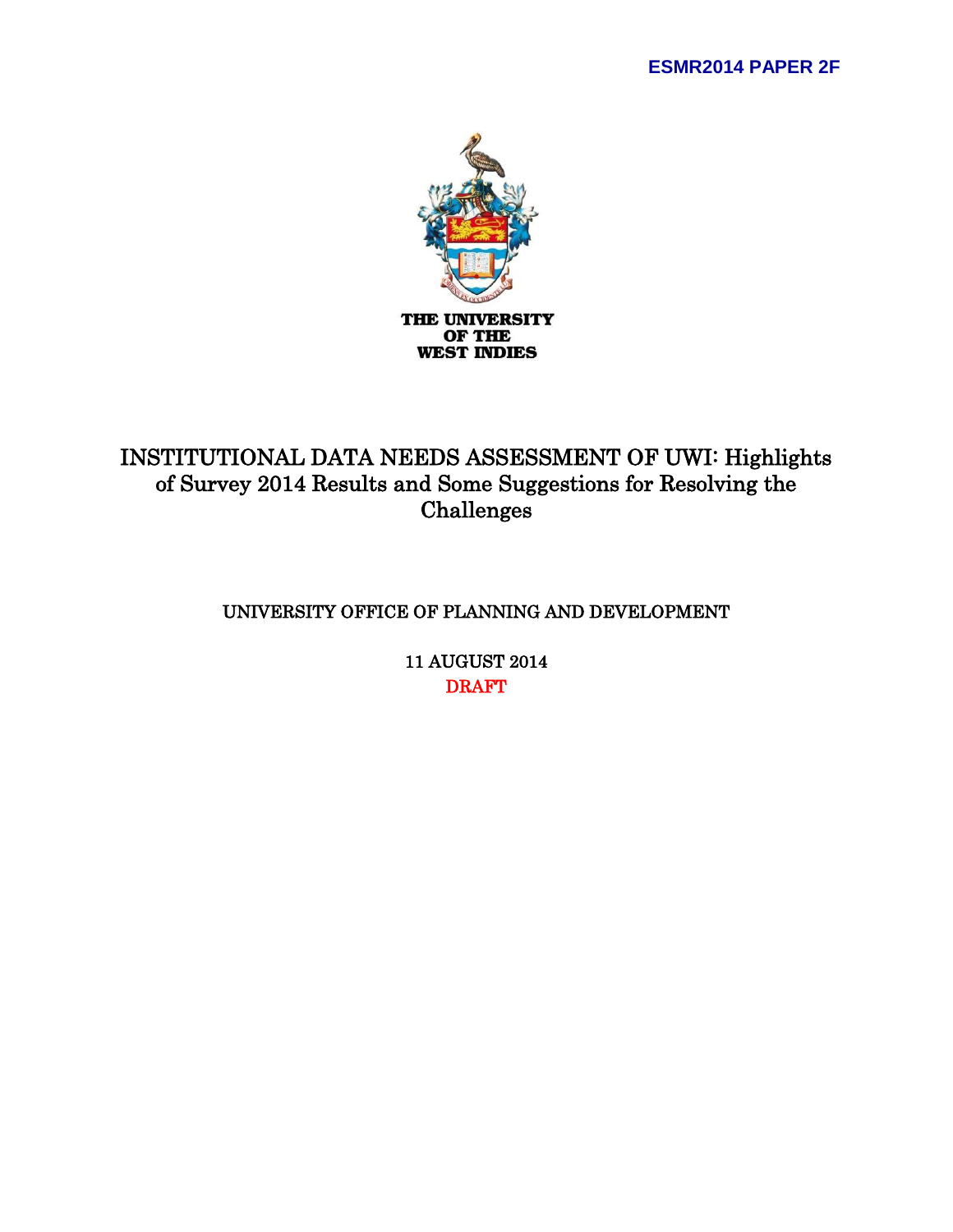|              | <b>CONTENTS</b>                                                    |  |
|--------------|--------------------------------------------------------------------|--|
| 1.           |                                                                    |  |
| $2^{\circ}$  |                                                                    |  |
| 3.           | UWI INSTITUTIONAL DATA NEEDS ASSESSMENT SURVEY 2014  4             |  |
| $\mathbf{4}$ |                                                                    |  |
|              | <b>4.1 OVERALL PERCEPTION OF THE CURRENT SITUATION IN RELATION</b> |  |
|              |                                                                    |  |
|              | 4.3. IDENTIFICATION OF GAPS - DATA NOT ACCESSIBLE OR NOT EASILY    |  |
|              | 4.4. LEVEL OF IMPORTANCE VS LEVEL OF ACCESSIBILITY                 |  |
|              | 4.5. REASONS WHY DATA ARE NOT EASILY ACCESSIBLE 9                  |  |
| 5.           |                                                                    |  |
| 6.           |                                                                    |  |
|              |                                                                    |  |
|              |                                                                    |  |
|              | Appendix 1 - Inventory of UWI Priority Institutional Data Needs14  |  |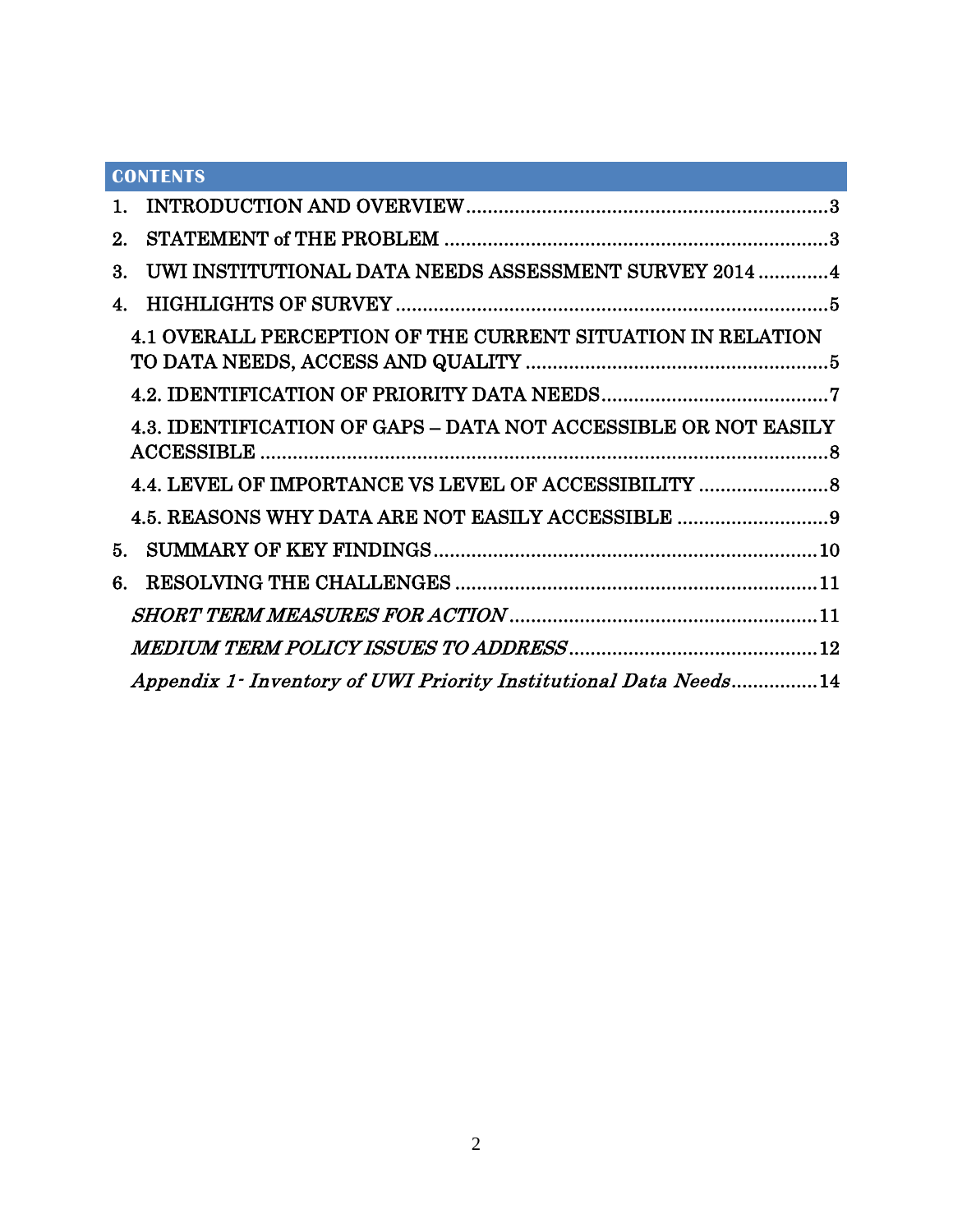# <span id="page-2-0"></span>1. INTRODUCTION AND OVERVIEW

Good quality data is critical to understanding an organisation's performance and informing evidenced-based decision-making. Institutional data is an essential part of the University's information resources. Typically, this is data that is: relevant to planning, monitoring and evaluation, strategic decision making, managing, operating, or auditing major functions at the University or to include in official University reports.

Good quality data on a structured and timely basis will enable the following key functions:

- Monitor Key Performance Indicators and implementation of Strategic plan
- Conduct effective institutional research studies and surveys
- Meet statutory obligations to provide accurate data to governments on a timely basis
- Provide key information to international agencies e.g. funding/donor agencies and World University ranking schemes.
- Satisfy requirements of accreditation bodies

Ideally a data driven environment must be inclusive of the following:

- Current data produced is RELEVANT and shed light on the issues of strategic importance to the university.
- Statistical information is generally ACCURATE and all issues relating to data quality can be resolved in a systematic way
- Information is always available in a TIMELY manner.
- Ease of ACCESS to data through the use of web-enabled technologies and on-line analytical processing tools
- Data can be easily INTERPRETED with the availability of the supplementary information
- COMPARABILITY of data across the University i.e. Standard concepts, classifications and methodologies are used across the board.

# <span id="page-2-1"></span>2. STATEMENT OF THE PROBLEM

### Situation Analysis – The Reality

• RELEVANCE - current data produced does not fully meets the needs of all users. Data generated for reports are often designed satisfy routine operational reports rather than being strategic or being part of a broader research agenda resulting in gaps.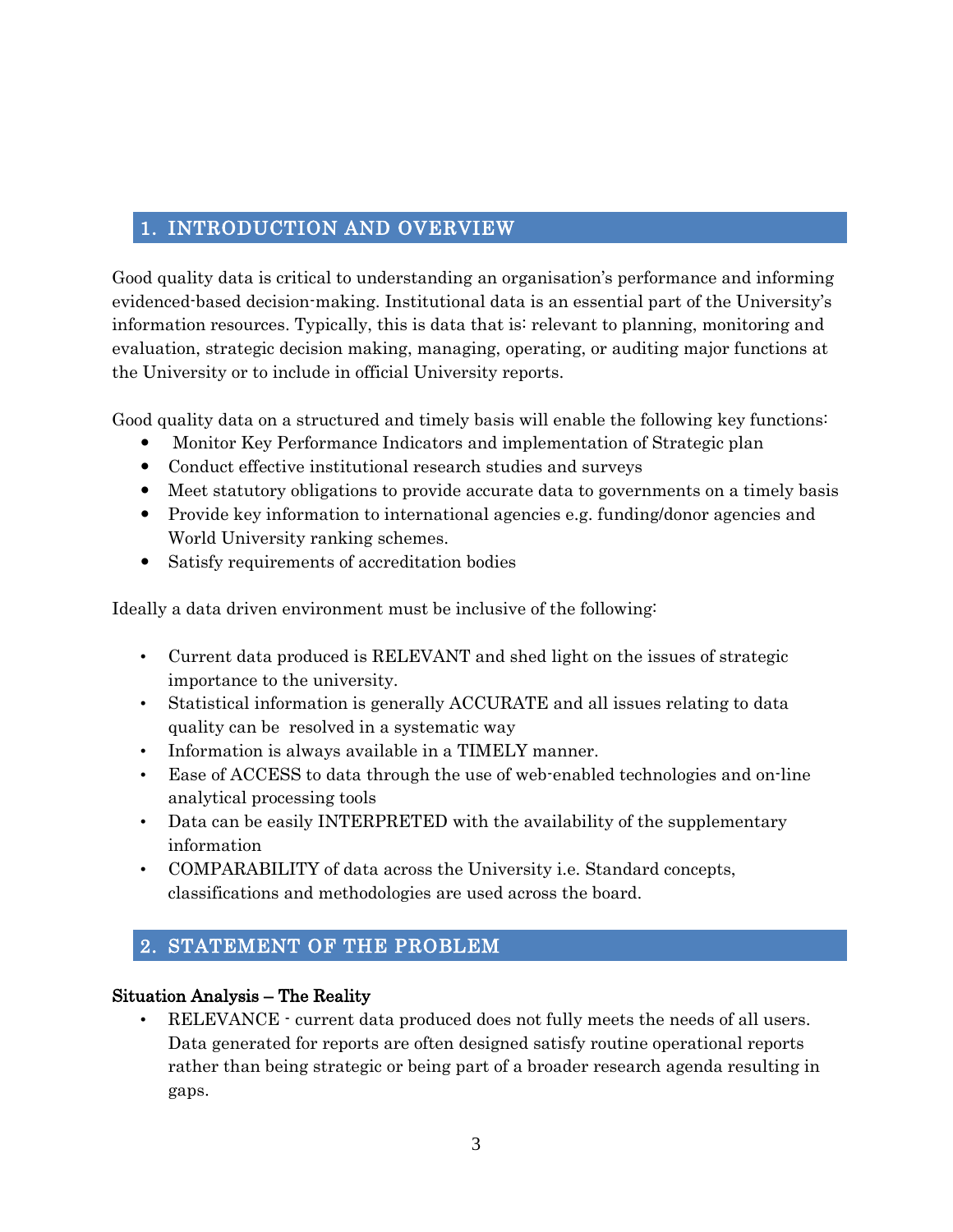- ACCURACY- Data quality is often overlooked until problems arise during a study. There is little clarity on ownership of data and there is no process in place for systematic remediation.
- TIMELINESS long delays in fulfilling data request. Data request are sometimes met with competing priorities and there are usually long delays in getting responses (if any).
- ACCESSIBILITY –There are no clearly defined policy for users to access and use institutional data across the University. Request for data are often made on an ad hoc basis to multiple sources.
- INTERPRETABILITY at times data cannot be easily interpreted since there is no supplementary information necessary to interpret.
- COMPARABILITY –Standard definitions of concepts, classifications and methodologies across the university are lacking.

# <span id="page-3-0"></span>3. UWI INSTITUTIONAL DATA NEEDS ASSESSMENT SURVEY 2014

It is in this context that The UWI Institutional Data Needs Assessment Survey 2014 was conducted by the UOPD as part of an ongoing effort to enhance the essential institutional data intelligence of the University by providing information that would help address and resolve the challenges we face and chart the way forward

### The main objectives of the Data Needs Survey were to:

- obtain feedback on whether the currents data needs are being met in terms of accessibility, relevance, accuracy, timeliness and interpretability;
- identify the essential or high priority institutional datasets that are critical to understanding and measuring the UWI's performance and inform evidenced-based decision-making; and
- identify gaps i.e. what data is not easily accessed and why.

The information collected from this survey would serve to inform the producers of data within the UWI (data owners) with a view to expanding the scope, relevance and quality of strategic information that is disseminated as well as to develop an action plan to chart the way forward.

### **Methodology and Response rate**

The survey was conducted via the online survey tool, Survey Monkey, during February to April 2014. A total of 68 administrative and academic departments were selected and invited to participate in survey. These included administrative units from the Vice Chancellery and Campuses as well as Faculties.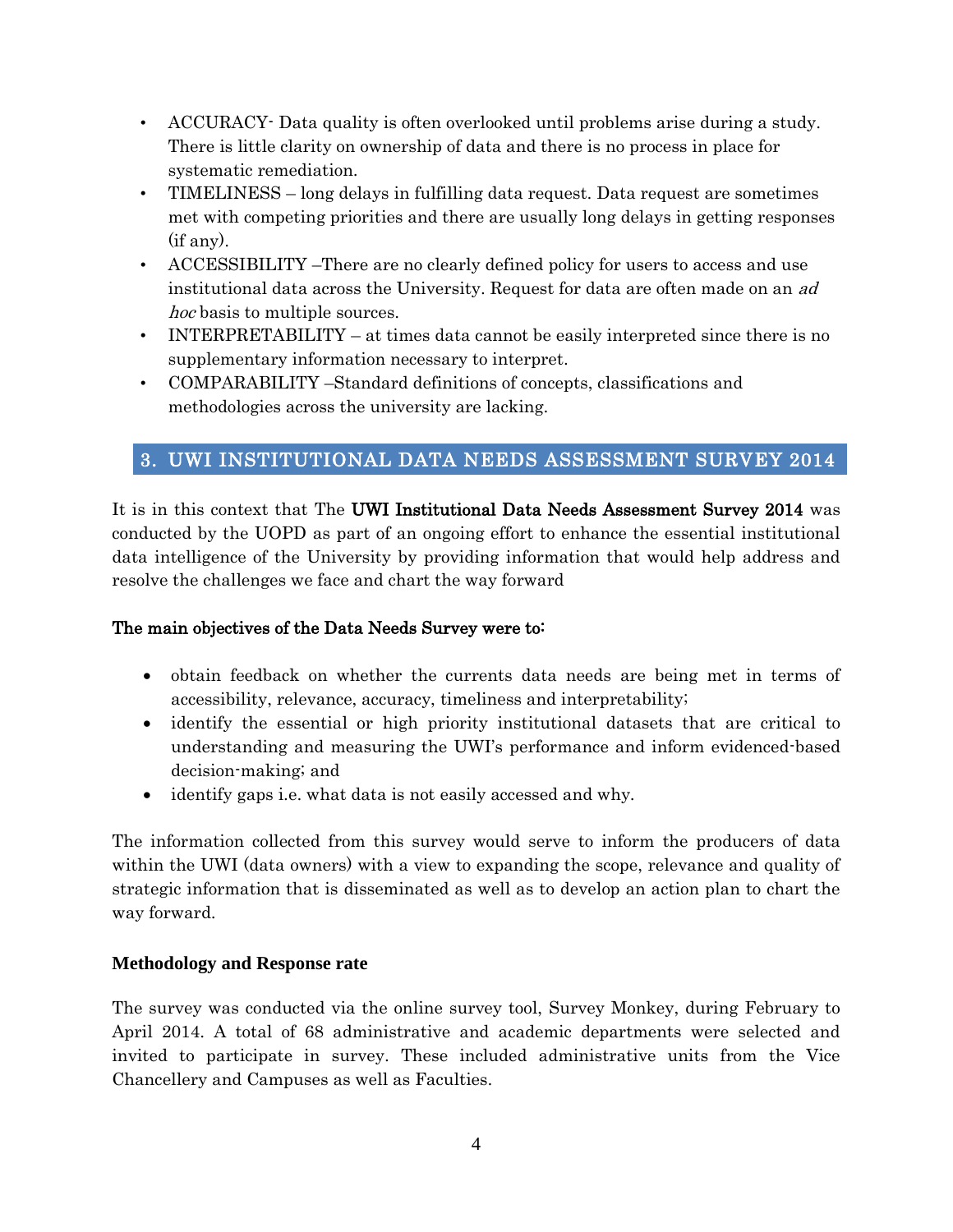A total of 33 departments or 49% responded to the survey. Responses received were from persons located in the Vice Chancellery (39.4%), Open Campus (18.8%), St. Augustine and Cave Hill (15.2% each) and Mona (12.1%). Demographically, the most responses were received from Senior Administrative staff (63.6%), Academic staff (18.2%), Professional staff (12.1%) and Other (6.1%).

Generally, targeted officials were involved in the following activities that would require data as seen below:

- Strategic Planning/Operational Planning
- Report on Performance Indicators
- Conduct institutional research studies
- Conduct institutional surveys
- Meet statutory obligations to provide data to governments
- Provide key information to international funding/donor agencies
- Provide key information to World University ranking bodies
- Satisfy requirements of accreditation bodies
- Promote adherence to quality and standards (quality assurance)
- Provide key information for UWI Management
- Internal department decision making

# <span id="page-4-0"></span>4. HIGHLIGHTS OF SURVEY

# <span id="page-4-1"></span>**4.1 OVERALL PERCEPTION OF THE CURRENT SITUATION IN RELATION TO DATA NEEDS, ACCESS AND QUALITY**

Respondents were asked to give their opinion pertaining to a number of issues in relation to the current situation with regards to data needs, access and quality.

They were asked to rate on a scale of 1 to 4(low to high) their opinion on seven issues. The response scale was a follows: 1=strongly disagree, 2=disagree, 3=agree, 4=strongly agree Overall, respondents felt that the data produced by the University did not fully meet their needs as evidence by below average scores as shown in **Table 1.** 

A significant majority of respondents (over 80%) were of the opinion that:

- Current institutional data produced by the UWI did not meet their needs
- There are no clear procedures in place to address data quality issues
- There are no defined policies and procedures in place for to access and use institutional data across the University
- There are no standard definitions of concepts, classifications and methodologies across the University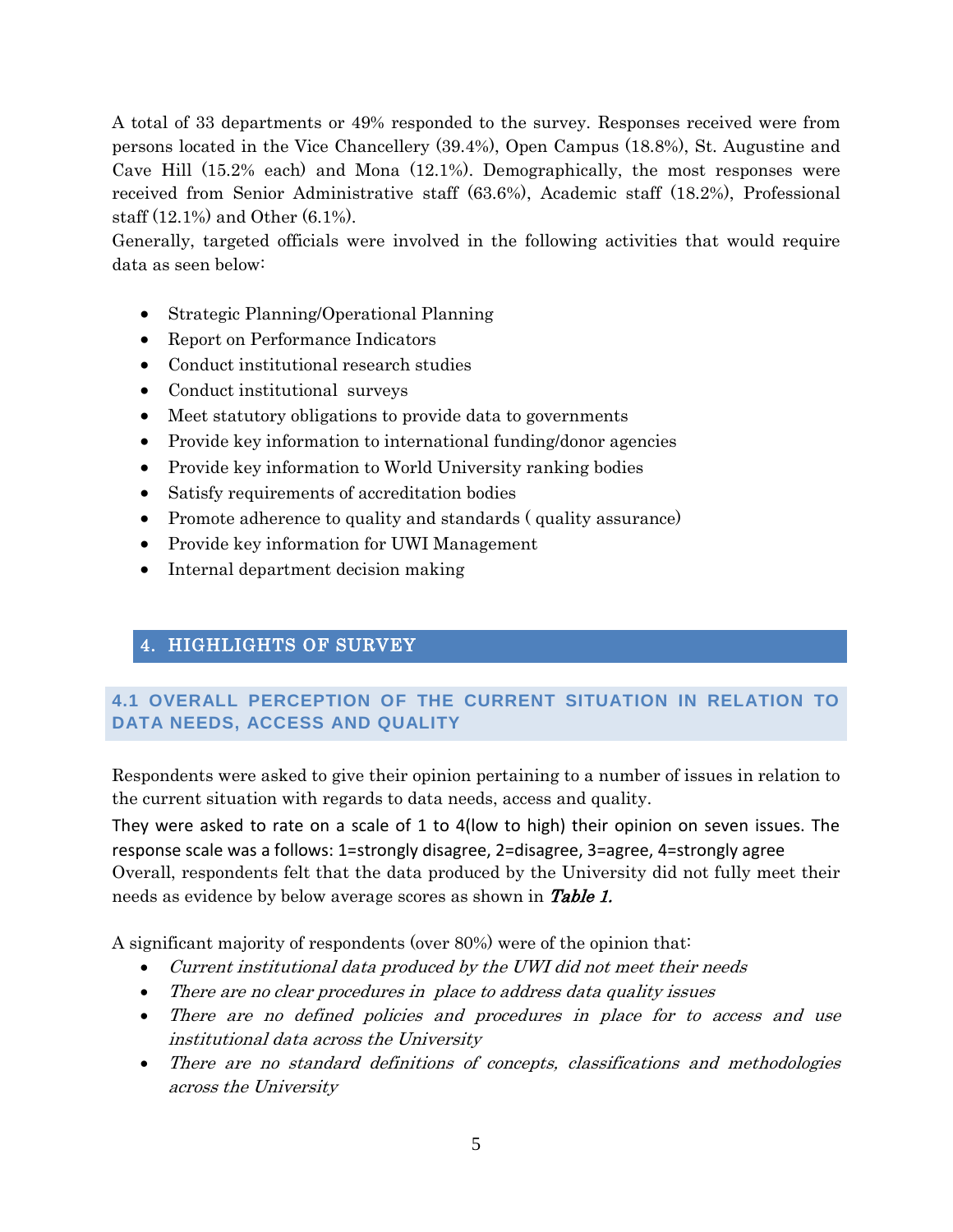A significant majority of respondents (over 50%) were of the opinion that requested data are often not met in a timely manner.

On the positive side a majority (over 50%) were of the opinion that *data accessed is often of* a good quality.

| access                                                                                                                        |                                   |          |                |                   |                                                |                                              |                   |                   |
|-------------------------------------------------------------------------------------------------------------------------------|-----------------------------------|----------|----------------|-------------------|------------------------------------------------|----------------------------------------------|-------------------|-------------------|
| <b>Answer Options</b>                                                                                                         | Disagree/Dis<br>Strongly<br>agree | Disagree | Agree          | Strongly<br>Agree | $\overline{5}$<br>% Agree<br>Strongly<br>Agree | % Disagree<br>or strongly<br><b>Disagree</b> | Average<br>Rating | Response<br>Count |
| Current institutional data<br>produced by the UWI fully meet<br>the needs of my department                                    | $\mathbf{1}$                      | 26       | $\overline{2}$ | $\overline{2}$    | 12.9%                                          | 87.1%                                        | 2.16              | 31                |
| Data accessed by my<br>department is often of a good<br>quality                                                               | $\Omega$                          | 13       | 14             | $\overline{2}$    | 55.2%                                          | 44.8%                                        | 2.62              | 29                |
| There are clear procedures in<br>place to address data quality<br>issues                                                      | $\overline{5}$                    | 19       | 3              | $\overline{2}$    | 17.2%                                          | 82.8%                                        | 2.07              | 29                |
| Requested data are often met in<br>a timely manner.                                                                           | $\overline{5}$                    | 13       | 11             | $\mathbf{1}$      | 40.0%                                          | 60.0%                                        | 2.27              | 30                |
| There are defined policies and<br>procedures in place for us to<br>access and use institutional data<br>across the University | 7                                 | 18       | $\overline{4}$ | $\mathbf{1}$      | 16.7%                                          | 83.3%                                        | 1.97              | 30                |
| The data we get are easily<br>interpreted with sufficient<br>information                                                      | $\overline{2}$                    | 15       | 13             | $\mathbf{1}$      | 45.2%                                          | 54.8%                                        | 2.42              | 31                |
| There are standard definitions<br>of concepts, classifications and<br>methodologies across the<br>University                  | 9                                 | 16       | $\overline{4}$ | $\mathbf{1}$      | 16.7%                                          | 83.3%                                        | 1.9               | 30                |

Table 1- Opinion relating to current issues relating to data needs, quality and access

Note: The response scale was a follows: 1=strongly disagree, 2=disagree, 3=agree, 4=strongly agree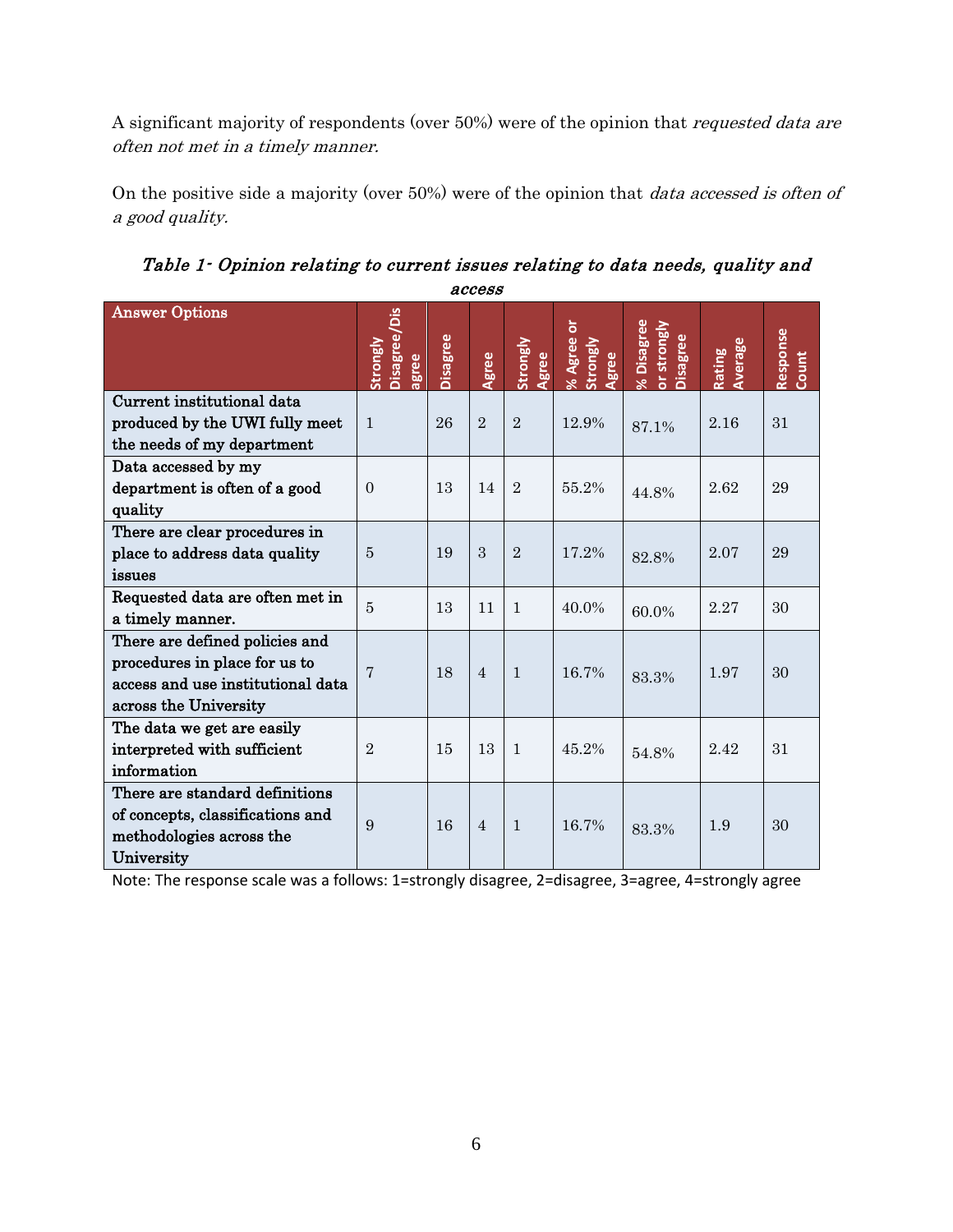

# <span id="page-6-0"></span>4.2. IDENTIFICATION OF PRIORITY DATA NEEDS

The survey sought to determine the priority data needs of UWI by providing respondents with a list of 129 key variables in 11 core areas and were asked to rate in terms of importance as follows "high", "medium" and "Low". See Appendix 1 for details.

The majority of variables in all eleven core activity areas were rated as high priority. Overall 113 out of 129 variables or 87.5% were classified as high priority, 7.3% as medium priority and 4.7% as low priority.

| 10020 = 001111101, 0110011111111110 1110110, Duva 110000 |          |         |         |                             |  |  |  |  |
|----------------------------------------------------------|----------|---------|---------|-----------------------------|--|--|--|--|
| <b>Core Activity</b>                                     | High     | Low     | Medium  | <b>Total Data variables</b> |  |  |  |  |
| <b>Applicants/New Admissions</b>                         | 100.0%   | $0.0\%$ | $0.0\%$ | 8                           |  |  |  |  |
| Course Registration/Examination                          | 100.0%   | $0.0\%$ | $0.0\%$ |                             |  |  |  |  |
| Finance                                                  | 100.0%   | $0.0\%$ | $0.0\%$ | 16                          |  |  |  |  |
| Graduates                                                | 100.0%   | $0.0\%$ | $0.0\%$ | $\overline{7}$              |  |  |  |  |
| <b>Productivity Measures</b>                             | 100.0%   | $0.0\%$ | $0.0\%$ | 5                           |  |  |  |  |
| Research & Innovation                                    | $90.0\%$ | $5.0\%$ | $5.0\%$ | 20                          |  |  |  |  |
| Staff                                                    | 50.0%    | $0.0\%$ | 50.0%   | 16                          |  |  |  |  |
| Student Progression (throughput)                         | 100.0%   | $0.0\%$ | $0.0\%$ | $\overline{7}$              |  |  |  |  |

Table 2 – Summary of Ranking of Priority Data Needs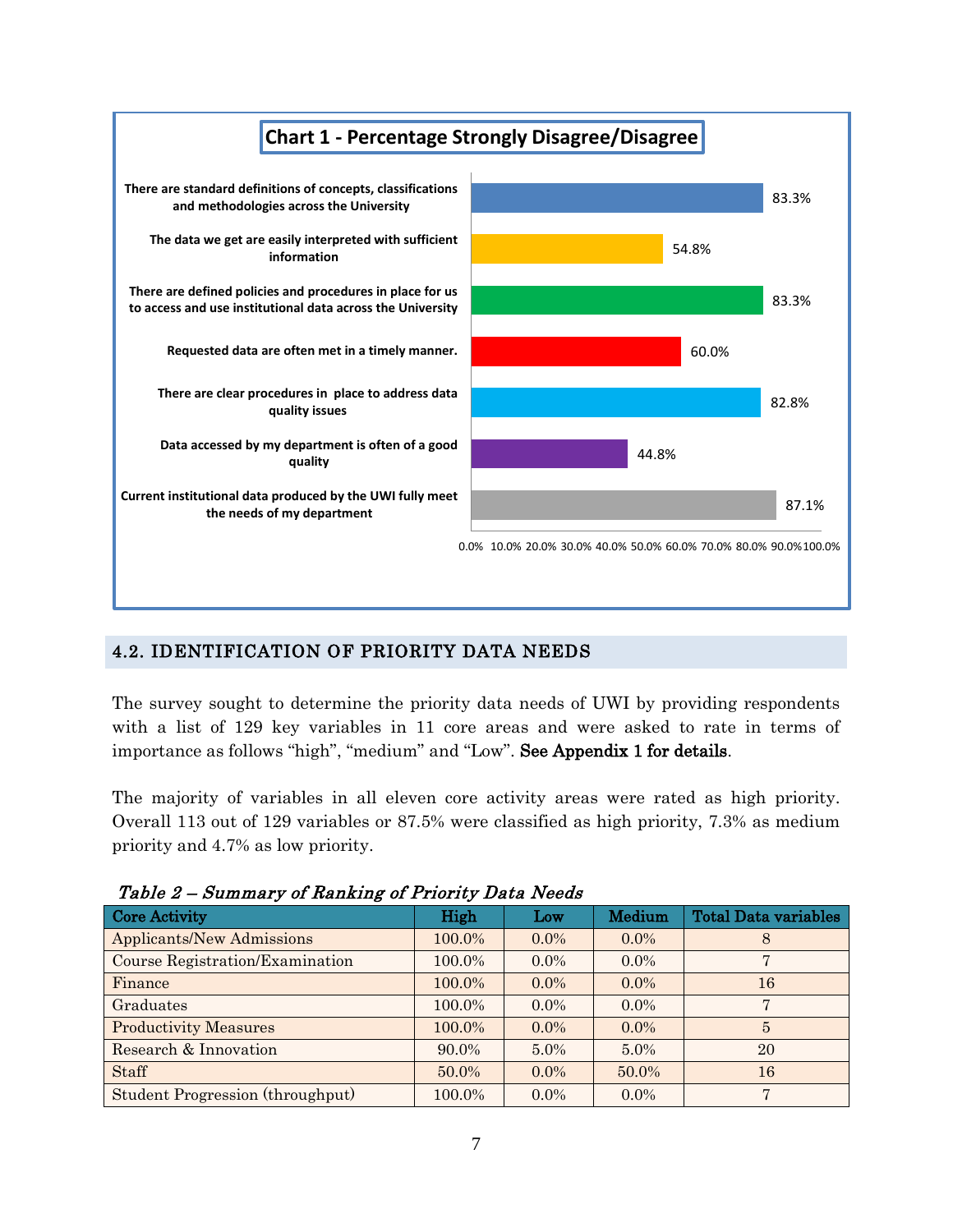| <b>Students Demographics</b> | 70.0%  | 20.0%   | 10.0%   | 10  |
|------------------------------|--------|---------|---------|-----|
| Teaching and Learning        | 86.4%  | 13.6%   | $0.0\%$ | 22  |
| <b>Program Enrollment</b>    | 100.0% | $0.0\%$ | $0.0\%$ |     |
| Grand Total                  | 87.6%  | 4.7%    | 7.8%    | 129 |

# <span id="page-7-0"></span>4.3. IDENTIFICATION OF GAPS – DATA NOT ACCESSIBLE OR NOT EASILY ACCESSIBLE

Respondents were asked to determine whether each of the 129 data variables in the 11 core activities were easily accessible or not to them. Respondents indicated that the majority 87 out of 129 or 68.5% were not easily or not accessible. Particular areas of concern were Research and Innovation (100%), Student Progression (Throughput) (100%), Productivity Measures (100%), Finance 75%, Teaching and Learning 72.7% and Staff 71.4%.

| Core Activity                    | <b>Easily Accessible</b> | Not Easily Accessible | <b>Total Data Variables</b> |
|----------------------------------|--------------------------|-----------------------|-----------------------------|
| Applicants/New Admissions        | 50.0%                    | 50.0%                 | 8                           |
| Course Registration/Examination  | 85.7%                    | 14.3%                 | 7                           |
| Finance                          | 25.0%                    | 75.0%                 | 16                          |
| Graduates                        | 42.9%                    | 57.1%                 | 7                           |
| <b>Productivity Measures</b>     | $0.0\%$                  | 100.0%                | 5                           |
| Research & Innovation            | $0.0\%$                  | 100.0%                | 20                          |
| Staff                            | 28.6%                    | 71.4%                 | 16                          |
| Student Progression (throughput) | $0.0\%$                  | 100.0%                | 7                           |
| <b>Students Demographics</b>     | 70.0%                    | 30.0%                 | 10                          |
| Teaching and Learning            | 27.3%                    | 72.7%                 | 22                          |
| Program Enrollment               | 54.5%                    | 45.5%                 | 11                          |
| <b>Grand Total</b>               | 31.5%                    | 68.5%                 | 129                         |

Table 3 – Summary of Level of Accessibility

### <span id="page-7-1"></span>4.4. LEVEL OF IMPORTANCE VS LEVEL OF ACCESSIBILITY

The survey found that 65% of data variables classified as high priority were not easily accessible as shown in **Table 4**. This is a matter that needs to be addressed urgently. Failure to do so will continue to seriously compromise the quality of Institutional Planning and Research conducted by the University. It is of critical importance that data be easily accessible to perform the core functions of the University:

| Table 4 Level of Importance vs Level of Accessibility |  |
|-------------------------------------------------------|--|
|-------------------------------------------------------|--|

| <b>LEVEL OF</b>   | <b>Easily Accessible</b> | Not Easily        | Total Data |
|-------------------|--------------------------|-------------------|------------|
| <b>IMPORTANCE</b> |                          | <b>Accessible</b> | Variables  |
| High              | 35.1%                    | 64.9%             |            |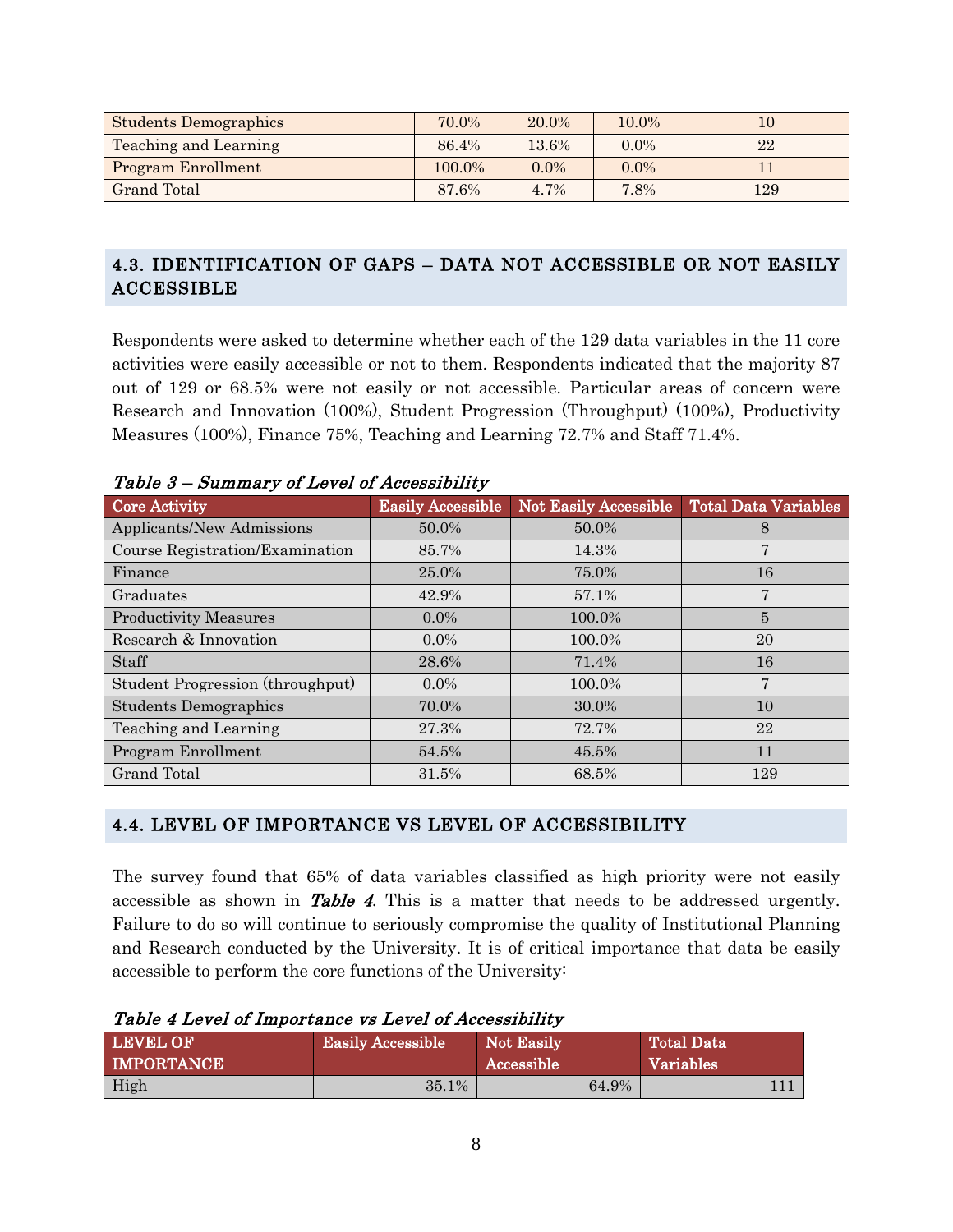| Low    | $0.0\%$ | 100.0% |   |
|--------|---------|--------|---|
| Medium | 10.0%   | 90.0%  | ┸ |

#### <span id="page-8-0"></span>4.5. REASONS WHY DATA ARE NOT EASILY ACCESSIBLE

When respondents were asked for main reasons why data was not easily accessible, 31.4% stated that data exist but was not captured in system, 21% stated data restrictions, 13% stated data was not up to date, 10% said data was not in required format and 9% stated other reasons.

 Core Activity Data not collected<br>Data exist but not captured in Data restriction<br>Data not up to date<br>Data not in required format<br>Other<br>Response Count Students Demographics | 13.8% | 22.5% | 20.0% | 22.5% | 1.3% | 20.0% | 80 Applicants/New Admissions  $5.2\%$  | 22.1% | 28.6% | 13.0% | 6.5% | 24.7% | 77 Course Registration/Examination  $2.6\%$  |  $20.5\%$  |  $23.1\%$  |  $23.1\%$  |  $12.8\%$  |  $17.9\%$  | 39 Program Enrolment 5.4% 18.5% 14.1% 26.1% 6.5% 29.3% 92 Student Progression (throughput) 12.9% 31.8% 20.0% 10.6% 15.3% 9.4% 85 Teaching and Learning 20.3% 37.0% 21.9% 15.1% 0.5% 5.2% 192 Graduates 39.7% 20.6% 9.5% 17.5% 6.3% 6.3% 63 Research & Innovation 14.9% 38.5% 14.9% 13.5% 17.6% 0.7% 148  $\text{Staff}$   $\begin{array}{|l|c|c|c|c|c|c|c|c|} \hline 4.8\% & 41.9\% & 28.6\% & 16.2\% & 6.7\% & 1.9\% & 105 \hline \end{array}$  $\text{Finance} \quad | \quad 1.7\% \quad | \quad 36.5\% \quad | \quad 27.8\% \quad | \quad 14.8\% \quad | \quad 19.1\% \quad | \quad 0.0\% \quad | \quad 115.5\% \quad | \quad 115.5\% \quad | \quad 115.5\% \quad | \quad 115.5\% \quad | \quad 115.5\% \quad | \quad 115.5\% \quad | \quad 115.5\% \quad | \quad 115.5\% \quad | \quad 115.5\% \quad | \quad 115.5\% \quad | \quad 115.5\% \quad$ Productivity Measures | 14.7% | 26.5% | 20.6% | 14.7% | 23.5% | 0.0% | 34  $\text{ALL} \quad | \quad 12.6\% \quad | \quad 31.4\% \quad | \quad 21.0\% \quad | \quad 16.4\% \quad | \quad 9.5\% \quad | \quad 9.1\% \quad | \quad 1030 \quad | \quad 1030 \quad | \quad 1030 \quad | \quad 1030 \quad | \quad 1030 \quad | \quad 1030 \quad | \quad 1030 \quad | \quad 1030 \quad | \quad 1030 \quad | \quad 1030 \quad | \quad 1030 \quad | \quad 1030 \quad | \quad 1030 \quad | \quad 1030 \quad | \quad$ 

Table 5- Reasons why data not easily accessible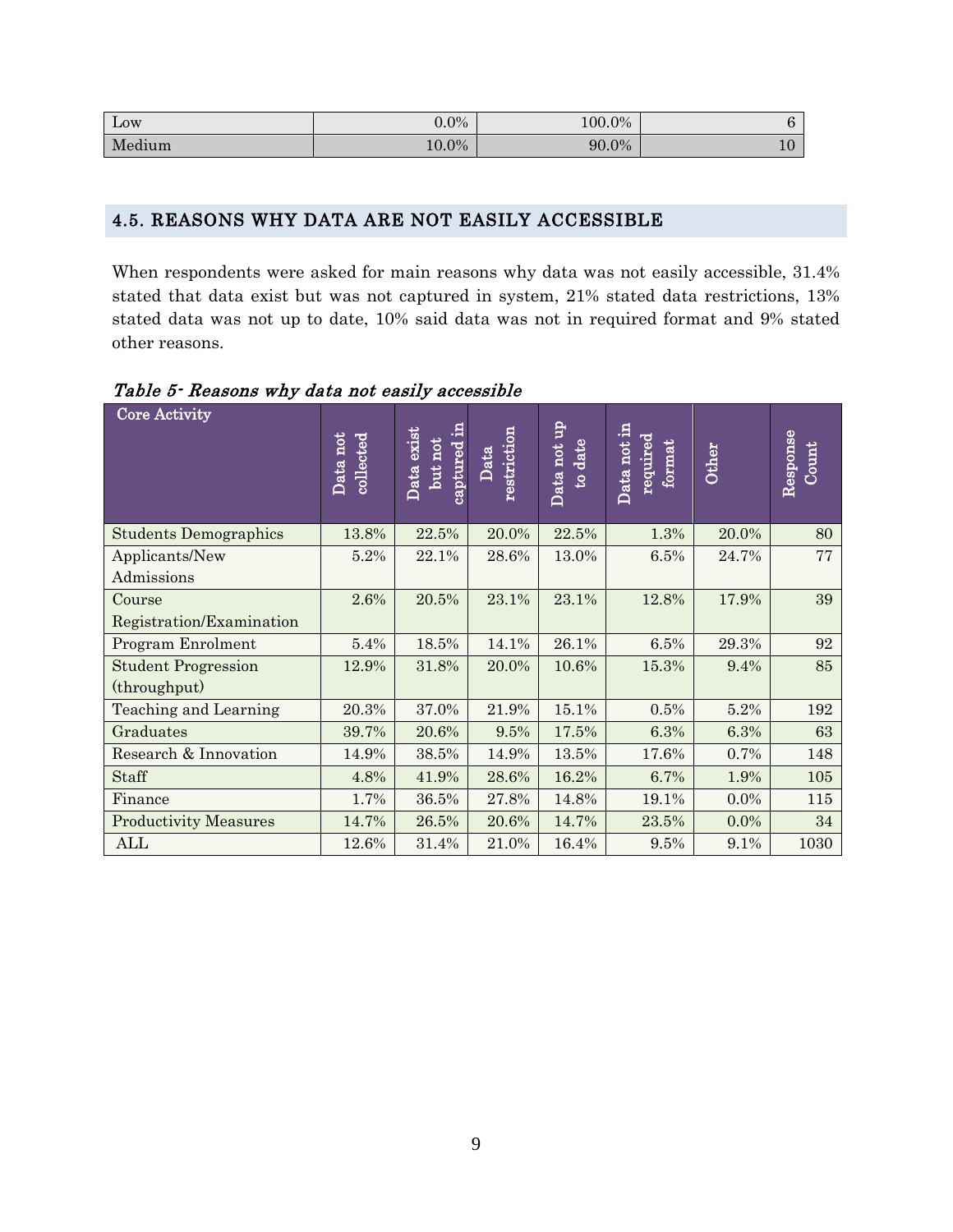

### <span id="page-9-0"></span>5. SUMMARY OF KEY FINDINGS

- $\checkmark$  Respondent were clearly not satisfied with the existing situation regarding data access and quality- It was confirmed based on the opinion of a significant majority of respondents (over 80%) that:
- Current institutional data produced by the UWI data producers did not meet their needs
- There are no clear procedures in place to address data quality issues
- There are no defined policies and procedures in place for to access and use institutional data across the University
- There are no standard definitions of concepts, classifications and methodologies across the University
- $\checkmark$  The core priority institutional data needs of the University was identified and classified.- A clear picture has now emerged as to what are the priority institutional data needs of the University - Overall 113 out of 129 variables or 87.5% were classified as high priority, 7.3% as medium priority and 4.7% as low priority.

*N.B. – THIS LIST OF VARIABLES IS NOT EXAUSTIVE AND WILL BE EXPANDED AS DEPARTMENTS OR INDIVIDUALS SUBMIT ADDITIONAL VARIABLES OF HIGH PRIORITY FOR CONSIDERATION* 

 $\checkmark$  Accessing priority data is not an easy task and data gaps still exist  $\cdot$  Respondents indicated that the majority 87 out of 129 variables or 68.5% were not easily or not accessible. Particular areas of concern were Research and Innovation (100%),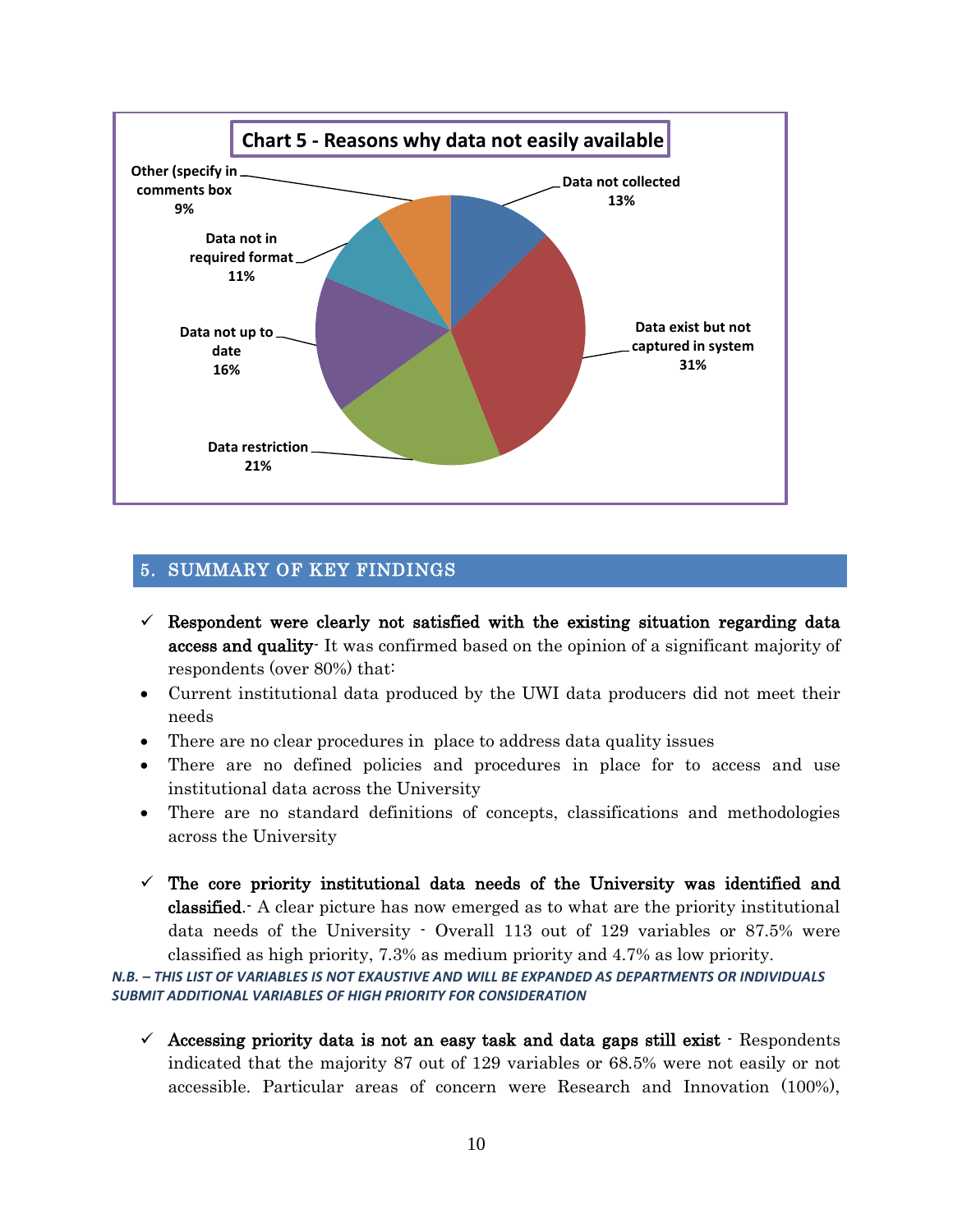Student Progression (Throughput) (100%), Productivity Measures (100%), Finance 75%, Teaching and Learning 72.7% and Staff 71.4%.

- $\checkmark$  UWI is not maximizing the use of strategic information, a significant amount of useful data exist but is not captured or utilized in a meaningful way - When respondents were asked for main reasons why data was not easily accessible, 31.4% stated that data existed in some form, paper based or otherwise but was not captured in system, 10% said data was not in required format and 12% stated data was not collected
- $\checkmark$  Data restriction is an emerging issue with legal implications and needs to be clarified with informed policies and procedures - 21% stated data restrictions was a problem

# <span id="page-10-0"></span>**6. RESOLVING THE CHALLENGES**

# <span id="page-10-1"></span>*SHORT TERM MEASURES FOR ACTION*

#### *IDENTIFICATION OF UWI'S CORE BUSINESS INTELLIGENCE*

- Identification of priority business intelligence data needed for planning, institutional research and decision making – This survey has identified a list of 116 priority data variables )
- Conduct inventory of university data sources determine what data is produced within and across the four campuses

#### *IDENTIFY AND FILL THE GAPS*

• Identify gaps – This survey has identified what priority data are not easily accessible or not now captured, but needs to be captured by the system.

#### *STANDARDISE*

- Completion of data dictionary  $\cdot$  common data definitions for priority data listed to ensure consistency, comparability and integration across the university.
- Develop common methodologies in computing Key Performance Indicators and the conduct of surveys – this will ensure comparative analyses as well as a seamless upward cascading of Key Performance Indicators (KPIs) from Departments to Faculties to Campuses to University

### *PRODUCE STRATEGIC INFORMATION*

 Inform and mandate data producers (owners) of the priority needs and gaps identified with a view to addressing in the shortest possible time

### *ADDRESS QUALITY ISSUES*

• Ensure data producers address data quality issues – Data producers should assign staff to address data quality issues in a systemic and timely manner.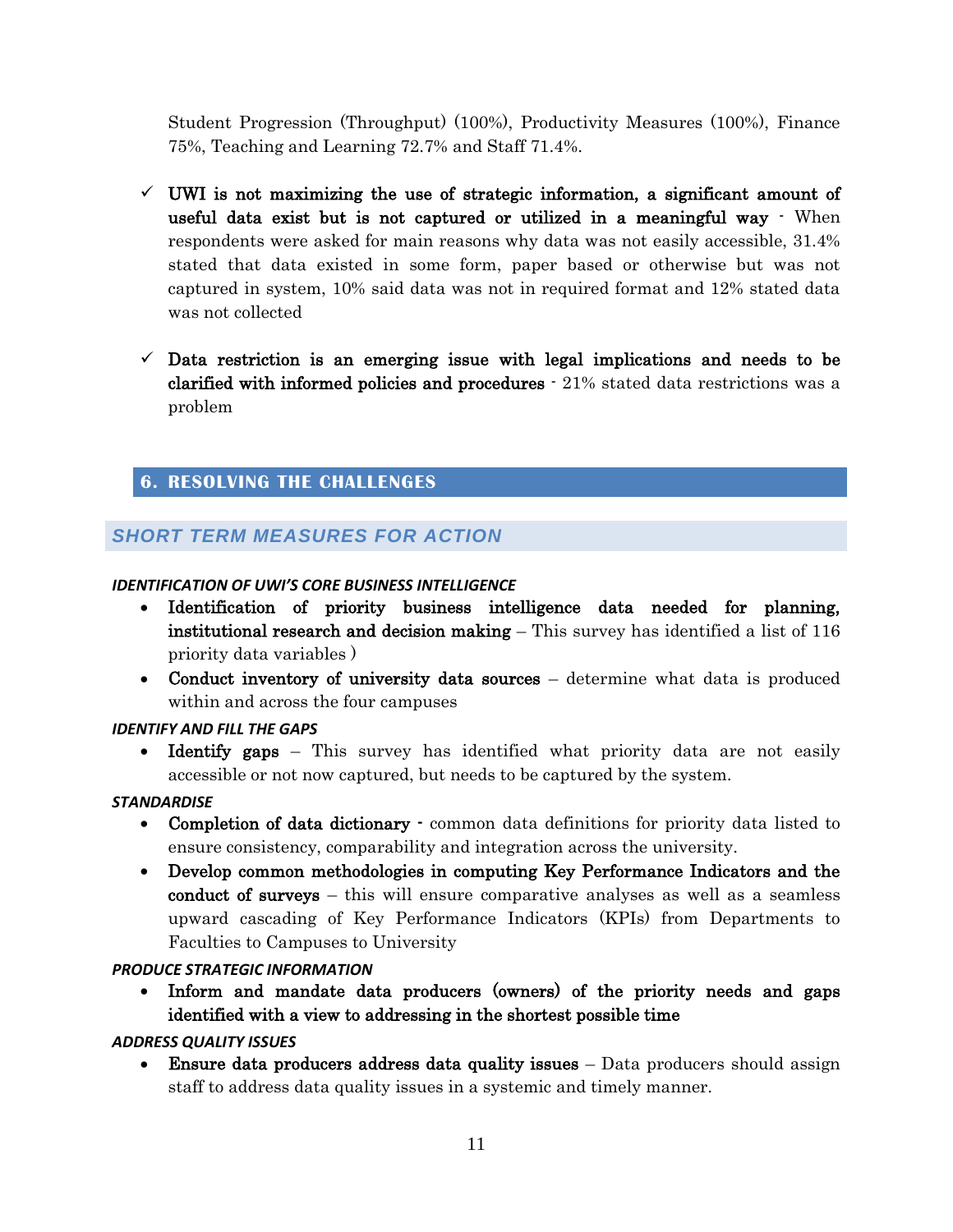Develop minimum standards to govern the appropriate use and management of institutional data

### *SENSITISE AND PROMOTE A DATA DRIVEN CULTURE*

 Encourage data producers to manage information as a strategic asset – this will necessitate shifting culture, priorities and work processes to ensure the production of high quality strategic information

# <span id="page-11-0"></span>*MEDIUM TERM POLICY ISSUES TO ADDRESS*

#### *INSTITUTIONALISE DATA GOVERNANCE AND MANAGEMENT*

Institutionalizing data driven culture cannot be done overnight but requires leadership and clear policies and processes with respect to the use of data.

A holistic approach to data management starts with effective data governance, clear policies and processes with respect to the use of data as opposed to the arbitrary decision making that currently exist.

Building a data governance program at the UWI will not require the institution to start from the ground up since there are uncoordinated data governance practices spread throughout the organization, under a variety of names. Inventorying and consolidating those disparate functions will constitute the first stage of developing a set of sound data governance practices.

### *A University-wide Data Governance and Management Structure would entail:*

### *NEW ROLES AND RESPONSIBILITIES*

i. New roles and responsibilities to be defined e.g. Data Trustees/Owners/custodians, Data Stewards etc.

# *NEW POLICIES AND PROCEDURES*

ii. The establishment of data policies and procedures such as:

-Data access policy – to ensure that employees have appropriate access to institutional data

-Data Handling and Usage Policy – to insure that data is not misused and are used ethically according to applicable law (security). Importance of concepts of privacy and confidentiality, security and unauthorized access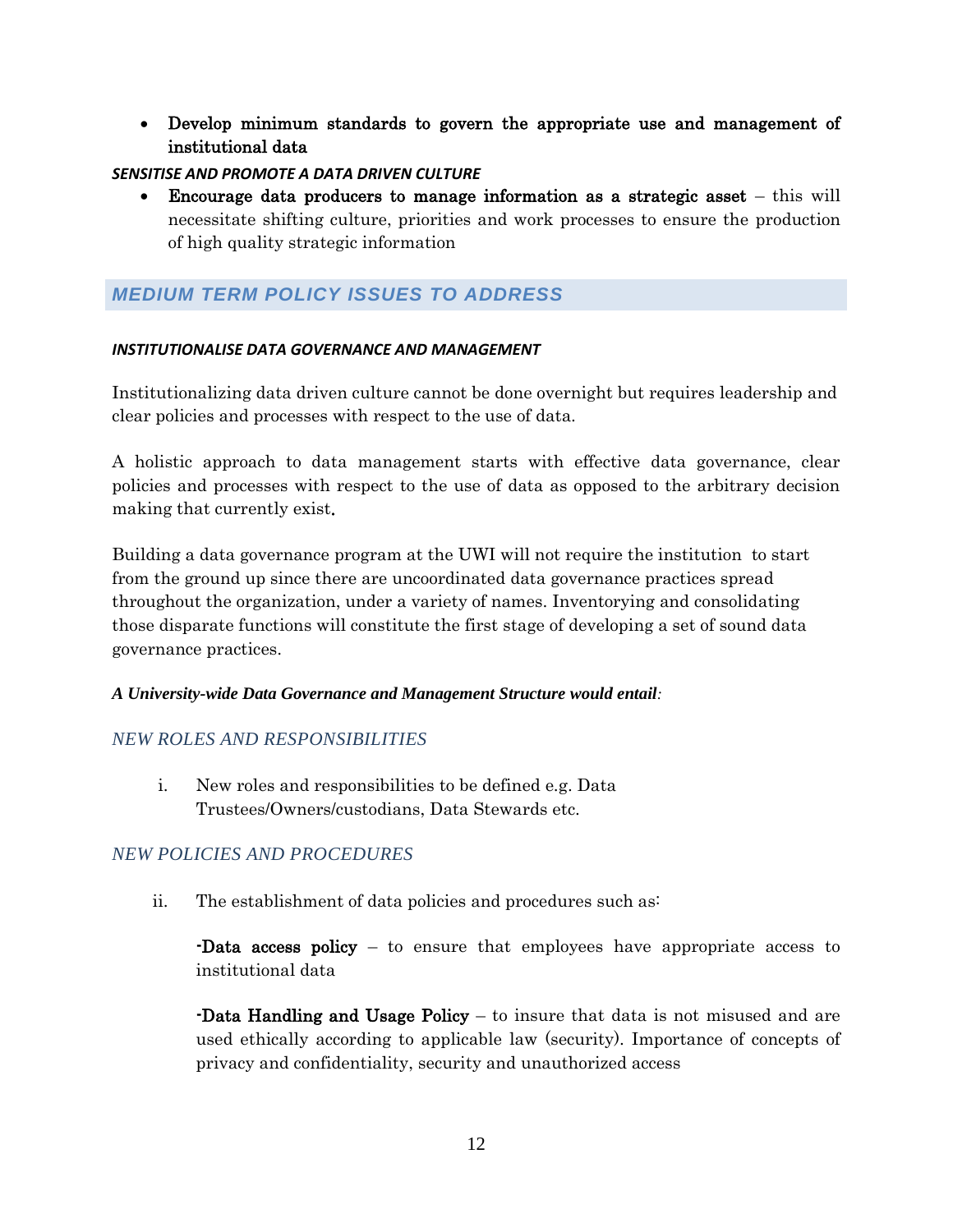-Data integrity and integration Policy – to ensure that University data have a high degree of integrity and that key data elements can be integrated across functional units and electronic systems

### *SYSTEMS AND PROCESSES*

iii. Systems and processes – data storage, security and analytics

### *PEOPLE AND SKILLS*

iv. People and skills - train staff so they have the appropriate knowledge, competencies and capacity for their roles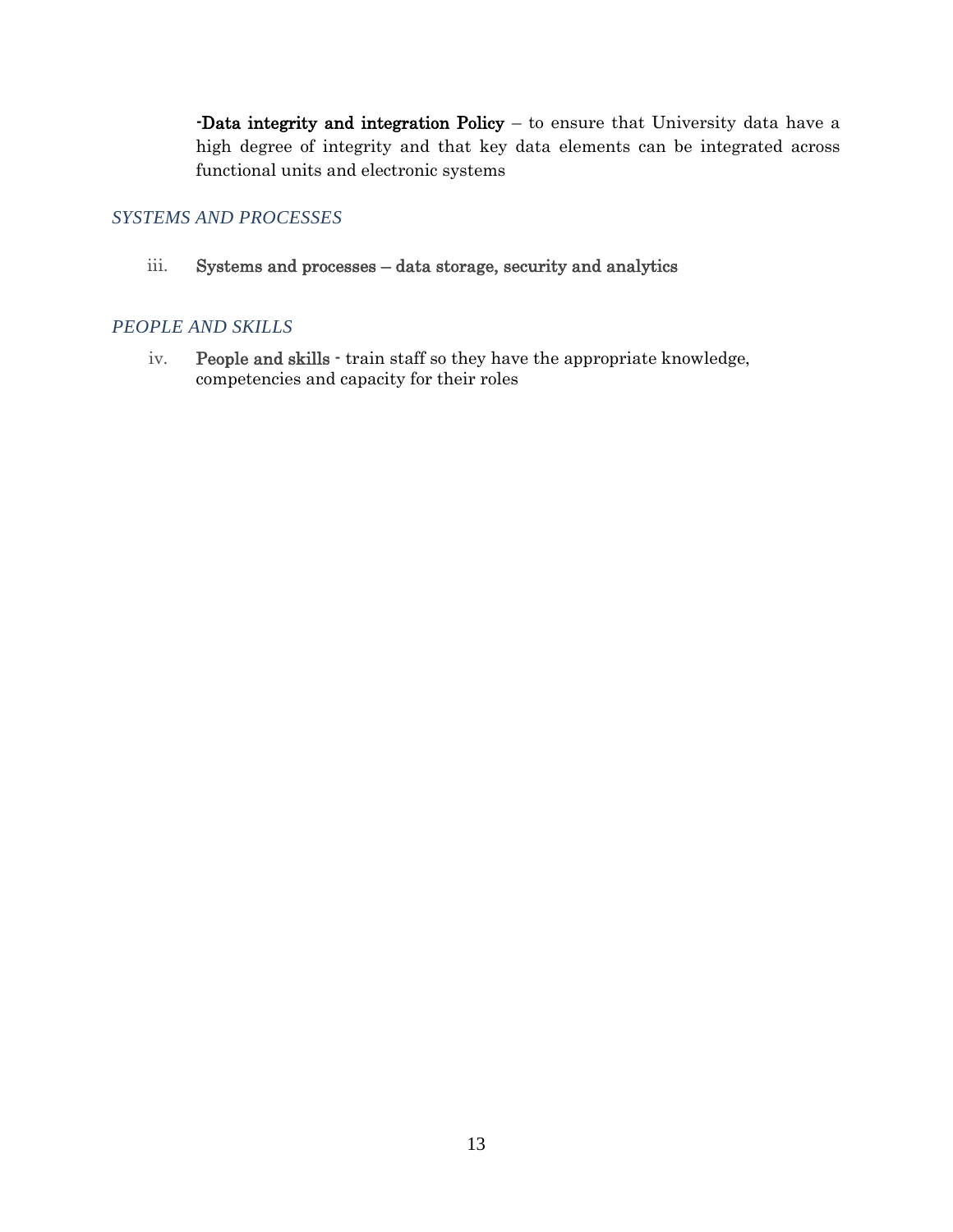#### *APPENDIX 1- INVENTORY OF UWI PRIORITY INSTITUTIONAL DATA NEEDS*

#### <span id="page-13-0"></span>*N.B. – THIS LIST OF VARIABLES IS NOT EXAUSTIVE AND WILL BE EXPANDED AS DEPARTMENTS OR INDIVIDUALS SUBMIT ADDITIONAL VARIABLES OF HIGH PRIORITY FOR CONSIDERATION*

| Core Activity                | Data Variables                                                 | LEVEL OF<br><b>IMPORTA</b><br><b>NCE</b> | Frequency | Data Sources/Departments<br>Responsible                            | <b>ACCESSIBILITY</b>     |
|------------------------------|----------------------------------------------------------------|------------------------------------------|-----------|--------------------------------------------------------------------|--------------------------|
|                              | Applicants - Number of applicants                              | High                                     | Annual    | Banner Student, Admissions,<br>Registry                            | Easily Accessible        |
|                              | Applicants- Number of qualified<br>applicants                  | High                                     | Annual    | Banner Student, Admissions,<br>Registry                            | Not Easily<br>Accessible |
| Applicants/New<br>Admissions | Applicants - Number of firm offers                             | High                                     | Annual    | Banner Student, Admissions,<br>Registry                            | Easily Accessible        |
|                              | Applicants - Number of acceptances                             | High                                     | Annual    | Banner Student, Admissions,<br>Registry                            | Easily Accessible        |
|                              | New admissions - Numbers admitted                              | High                                     | Annual    | Banner Student, Admissions,<br>Registry                            | Easily Accessible        |
|                              | New admissions - Entry score                                   | High                                     | Annual    | Banner Student, Admissions,<br>Registry                            | Not Easily<br>Accessible |
|                              | New admissions - With government<br>scholarships               | High                                     | Annual    | Admissions, Registry, Bursary                                      | Not Easily<br>Accessible |
|                              | New admissions - With private sector<br>scholarships           | High                                     | Annual    | Admissions, Registry, Bursary                                      | Not Easily<br>Accessible |
| Course                       | Course code/name                                               | High                                     | Annual    | Banner Student, Registry                                           | Easily Accessible        |
| Registration/<br>Examination | <b>Course Credit</b>                                           | High                                     | Annual    | Banner Student, Registry                                           | Easily Accessible        |
|                              | Course enrollment by faculty                                   | High                                     | Annual    | Banner Student, Registry                                           | Easily Accessible        |
|                              | Number of international students<br>enrolled in online courses | High                                     | Annual    | Banner Student, Registry                                           | Not Easily<br>Accessible |
|                              | Number of UWI 13 students enrolled in<br>online courses        | High                                     | Annual    | <b>Banner Student</b>                                              | Easily Accessible        |
|                              | Numbers sitting examinations by course                         | High                                     | Annual    | Banner Student, Exams,<br>Registry                                 | Easily Accessible        |
|                              | Number passing examinations by course                          | High                                     | Annual    | Banner Student, Exams,<br>Registry                                 | Easily Accessible        |
| Finance                      | Income from government                                         | High                                     | Annual    | Campus Bursary, Office of<br>Finance                               | Easily Accessible        |
|                              | Income from self financing programs                            | High                                     | Annual    | Campus Bursary, Office of<br>Finance                               | Not Easily<br>Accessible |
|                              | Income from international students<br>enrolled                 | High                                     | Annual    | Campus Bursary, Office of<br>Finance                               | Not Easily<br>Accessible |
|                              | Income from commercial activities                              | High                                     | Annual    | Campus Bursary, Office of<br>Finance                               | Not Easily<br>Accessible |
|                              | Income from consulting activities                              | High                                     | Annual    | Campus Bursary, Office of<br>Finance                               | Not Easily<br>Accessible |
|                              | Income from external use/rental of<br>physical plant           | High                                     | Annual    | Campus Bursary, Office of<br>Finance                               | Not Easily<br>Accessible |
|                              | Income from gifts/endowment                                    | High                                     | Annual    | Campus Bursary, Office of<br>Finance, Alumni/ Endowment<br>Offices | Not Easily<br>Accessible |
|                              | Income from alumni                                             | High                                     | Annual    | Campus Bursary, Office of<br>Finance, Alumni/ Endowment<br>Offices | Not Easily<br>Accessible |
|                              | Faculty/departmental expenditure                               | High                                     | Annual    | B Campus Bursary, Office of<br>Finance                             | Not Easily<br>Accessible |
|                              | UGC/Non UGC Expenditure                                        | High                                     | Annual    | Campus Bursary, Office of<br>Finance                               | Not Easily<br>Accessible |
|                              | Administrative cost                                            | High                                     | Annual    | Campus Bursary, Office of<br>Finance                               | Easily Accessible        |
|                              | Utility cost                                                   | High                                     | Annual    | Campus Bursary, Office of<br>Finance                               | Not Easily<br>Accessible |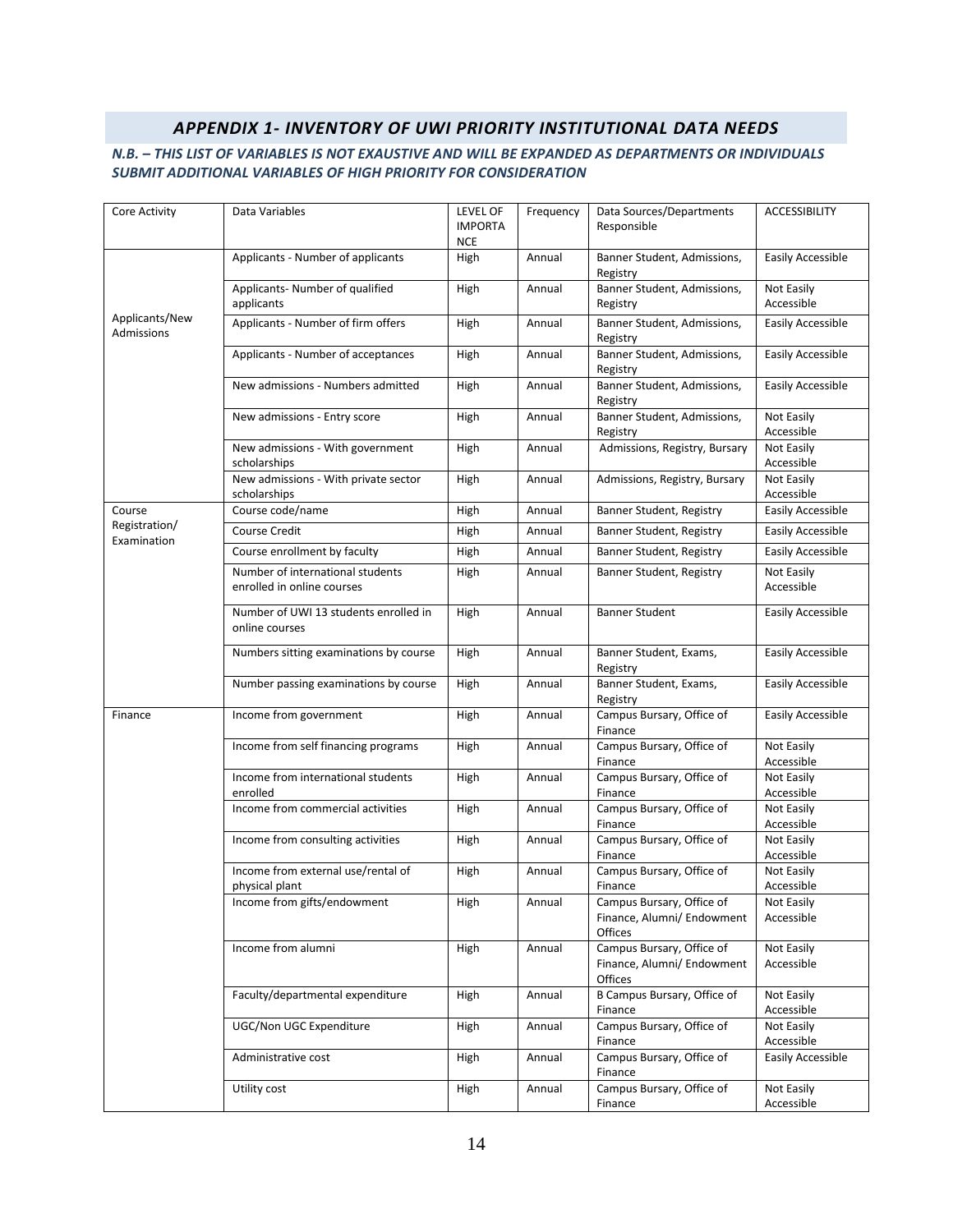|                                 | Teaching cost                                                                       | <b>High</b> | Annual    | Campus Bursary, Office of                                                                 | Not Easily               |
|---------------------------------|-------------------------------------------------------------------------------------|-------------|-----------|-------------------------------------------------------------------------------------------|--------------------------|
|                                 |                                                                                     |             |           | Finance                                                                                   | Accessible               |
|                                 | Wages and salaries                                                                  | High        | Annual    | Campus Bursary, Office of<br>Finance                                                      | Easily Accessible        |
|                                 | Supplies and materials                                                              | High        | Annual    | Campus Bursary, Office of<br>Finance                                                      | Easily Accessible        |
|                                 | Capital Expenditure                                                                 | High        | Annual    | Campus Bursary, Office of<br>Finance, Projects Office                                     | Not Easily<br>Accessible |
| Graduates                       | No. of graduates by program                                                         | High        | Annual    | Banner Student, Exams-<br>Registry                                                        | Easily Accessible        |
|                                 | Demographics of graduates                                                           | High        | Annual    | Banner Student, Exams-<br>Registry                                                        | Easily Accessible        |
|                                 | Class of degree                                                                     | High        | Annual    | Banner Student, Exams-<br>Registry                                                        | Easily Accessible        |
|                                 | Grade point average                                                                 | High        | Annual    | Banner Student, Exams-<br>Registry                                                        | Not Easily<br>accessible |
|                                 | Graduate employment rates                                                           | High        | Bi-annual | Tracer Survey conducted by<br><b>UOPD, Campus Planning</b><br>Offices                     | Not Easily<br>accessible |
|                                 | Graduate income                                                                     | High        | Bi-annual | Tracer Survey conducted by<br><b>UOPD, Campus Planning</b><br>Offices                     | Not Easily<br>accessible |
|                                 | Graduate satisfaction with attributes<br>developed at UWI                           | High        | Bi-annual | Tracer Survey conducted by<br><b>UOPD, Campus Planning</b><br>Offices                     | Not Easily<br>accessible |
| Productivity<br><b>Measures</b> | Staff - student ratios                                                              | High        | Annual    | <b>Campus Planning offices</b>                                                            | Not Easily<br>Accessible |
|                                 | Per capita student cost                                                             | High        | Annual    | Office of Finance                                                                         | Not Easily<br>Accessible |
|                                 | Average teaching load per Lecturer by<br>Faculty(Contact hours-lectures, tutorials) | High        | Annual    | Campus Planning Offices,<br>Office of Principal                                           | Not Easily<br>Accessible |
|                                 | Publications per FTE Staff                                                          | High        | Annual    | Office of Research, Faculties,<br><b>Bibliometric Databases such</b><br>as Web of Science | Not Easily<br>Accessible |
|                                 | Reports prepared per year per FTE Staff                                             | High        | Annual    | All Departments                                                                           | Not Easily<br>Accessible |
| Program Enrollment              | Department                                                                          | High        | Semester  | Banner Student, Registry                                                                  | Easily Accessible        |
|                                 | Semester                                                                            | High        | Semester  | Banner Student, Registry                                                                  | Easily Accessible        |
|                                 | Program level (First, Masters, Cert., Dip<br>etc)                                   | High        | Semester  | Banner Student, Registry                                                                  | Easily Accessible        |
|                                 | Student status(<br>FT/PT/Evening/Distance/Other)                                    | High        | Semester  | Banner Student, Registry<br>Banner Student, Registry                                      | Easily Accessible        |
|                                 | Program level(Year)                                                                 | High        | Semester  | Banner Student, Registry                                                                  | Easily Accessible        |
|                                 | Degree type - (BSc., MBBS, MBA, MEd,<br>PHD etc)                                    | High        | Semester  | Banner Student, Registry                                                                  | Easily Accessible        |
|                                 | Major/Minor                                                                         | High        | Semester  | Banner Student, Registry                                                                  | Not Easily<br>Accessible |
|                                 | Exchange students - incoming                                                        | High        | Semester  | Banner Student, Registry,<br><b>International Office</b>                                  | Not Easily<br>Accessible |
|                                 | Exchange students - outgoing                                                        | High        | Semester  | Banner Student, Registry,<br><b>International Office</b>                                  | Not Easily<br>Accessible |
|                                 | Specially admitted                                                                  | High        | Semester  | Banner Student, Registry                                                                  | Not Easily<br>Accessible |
|                                 | Off-campus                                                                          | High        | Semester  | Banner Student, Registry                                                                  | Not Easily<br>Accessible |
| Research &<br>Innovation        | Number of referred academic<br>publications                                         | High        | Annual    | Office of Research, Faculties,<br><b>Bibliometric Databases</b>                           | Not Easily<br>Accessible |
|                                 | Number of research projects aligned to<br>research clusters                         | High        | Annual    | Faculties/Departments                                                                     | Not Easily<br>Accessible |
|                                 | Number of citations                                                                 | High        | Annual    | Office of Research, Faculties,<br><b>Bibliometric Databases</b>                           | Not Easily<br>Accessible |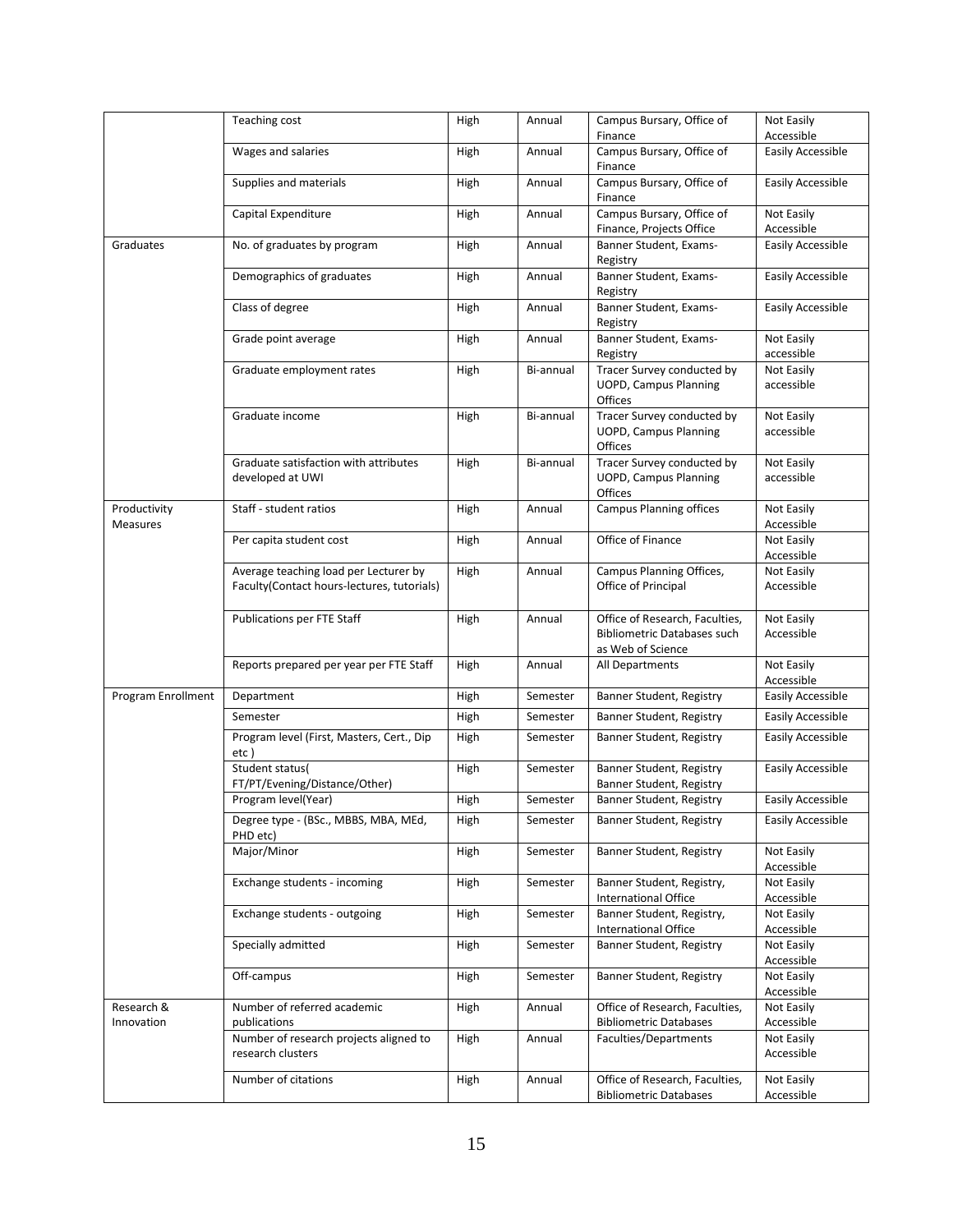|                          | Number of professional publications                                                | High   | Annual | Office of Research, Faculties,                            | Not Easily               |
|--------------------------|------------------------------------------------------------------------------------|--------|--------|-----------------------------------------------------------|--------------------------|
|                          |                                                                                    |        |        | <b>Bibliometric Databases</b>                             | Accessible               |
|                          | Number of research proposals                                                       | High   | Annual | Office of Research/, Faculties,                           | Not Easily               |
|                          | submitted<br>Number of successful research proposals                               | High   | Annual | Office of Research, Faculties                             | Accessible<br>Not Easily |
|                          |                                                                                    |        |        |                                                           | Accessible               |
|                          | Number of research partnership with                                                | High   | Annual | Office of Research, Faculties,                            | Not Easily               |
|                          | public sector, private                                                             |        |        | <b>International Office</b>                               | Accessible               |
|                          | sector/International                                                               |        |        |                                                           |                          |
|                          | universities/international agencies                                                |        |        |                                                           |                          |
|                          | Number of UWI research projects                                                    | High   | Annual | Office of Research, Faculties                             | Not Easily               |
|                          | located in UWI 12+1 countries                                                      |        |        |                                                           | Accessible               |
|                          | Number of new patent applications filed                                            | High   | Annual | Office of Research, Faculties                             | Not Easily               |
|                          |                                                                                    |        |        |                                                           | Accessible               |
|                          | Number of new patents                                                              | High   | Annual | Office of Research, Faculties                             | Not Easily<br>Accessible |
|                          | Number of bursaries/scholarships                                                   | High   | Annual | Campus Bursary                                            | Not Easily               |
|                          | offered to full-time research students                                             |        |        |                                                           | Accessible               |
|                          | External research revenues generated                                               | High   | Annual | Office of Finance, Campus                                 | Not Easily               |
|                          |                                                                                    |        |        | Bursary, Office of Research                               | Accessible               |
|                          | External research revenues generated                                               | High   | Annual | Office of Finance, Campus                                 | Not Easily               |
|                          | from public sector                                                                 |        |        | Bursary, Office of Research,                              | Accessible               |
|                          |                                                                                    |        |        | <b>Faculties</b>                                          |                          |
|                          | External research revenues generated<br>from industry/private business             | High   | Annual | Office of Finance, Campus<br>Bursary, Office of Research, | Not Easily<br>Accessible |
|                          |                                                                                    |        |        | faculties                                                 |                          |
|                          | External research related revenues                                                 | High   | Annual | Office of Finance, Campus                                 | Not Easily               |
|                          | generated from nonprofit organizations                                             |        |        | Bursary, Office of Research,                              | Accessible               |
|                          |                                                                                    |        |        | <b>Faculties</b>                                          |                          |
|                          | External income from                                                               | High   | Annual | Office of Finance, Campus                                 | Not Easily<br>Accessible |
|                          | royalties/copyrighted products                                                     |        |        | Bursary, Office of Research                               |                          |
|                          | External income from licensing                                                     | High   | Annual | Office of Finance, Campus                                 | Not Easily               |
|                          | agreements<br><b>External Income from continuous</b>                               | High   | Annual | Bursary, Office of Research<br>Office of Finance, Campus  | Accessible<br>Not Easily |
|                          | professional education                                                             |        |        | Bursary, Faculties                                        | Accessible               |
|                          |                                                                                    |        |        |                                                           |                          |
| Research &<br>Innovation | Number of arts related outputs of which<br>concerts, exhibitions, artifacts, media | Low    | Annual | <b>Faculties</b>                                          | Not Easily<br>Accessible |
|                          | productions                                                                        |        |        |                                                           |                          |
|                          | Number of startup firms                                                            | Medium | Annual | Office of Research                                        | Not Easily               |
|                          |                                                                                    |        |        |                                                           | Accessible               |
| Staff                    | Academic staff                                                                     | High   | Annual | PeopleSoft, HR-Registry                                   | Easily accessible        |
|                          | Research fellows                                                                   | High   | Annual | PeopleSoft, HR-Registry                                   |                          |
|                          | Post Docs                                                                          | High   | Annual | PeopleSoft, HR-Registry                                   |                          |
|                          | Senior administrative/professional staff                                           | High   | Annual | PeopleSoft, HR-Registry                                   | Easily accessible        |
|                          | ATS Staff                                                                          | High   | Annual | PeopleSoft, HR-Registry                                   | Easily accessible        |
|                          | Level of appointment                                                               | High   | Annual | PeopleSoft, HR-Registry                                   | Easily accessible        |
|                          | Highest level of academic qualifications                                           |        |        |                                                           |                          |
|                          |                                                                                    | High   | Annual | PeopleSoft, HR-Registry                                   | Not Easily<br>Accessible |
|                          | Staff trained in leadership/management                                             | High   | Annual | PeopleSoft, HR-Registry                                   | Not Easily               |
|                          | and other areas                                                                    |        |        |                                                           | Accessible               |
|                          | Age profile                                                                        | Medium | Annual | PeopleSoft, HR- Registry                                  | Not Easily               |
|                          |                                                                                    |        |        |                                                           | Accessible               |
|                          | Nationality                                                                        | Medium | Annual | PeopleSoft, HR- Registry                                  | Not Easily               |
|                          | Promotions distribution of staff by level                                          | Medium | Annual | PeopleSoft, HR-Registry<br>PeopleSoft, HR-Registry        | Accessible<br>Not Easily |
|                          | of appointment and qualification                                                   |        |        |                                                           | Accessible               |
|                          | Staff vacancies                                                                    | Medium |        | PeopleSoft, HR-Registry                                   | Not Easily               |
|                          |                                                                                    |        | Annual |                                                           | Accessible               |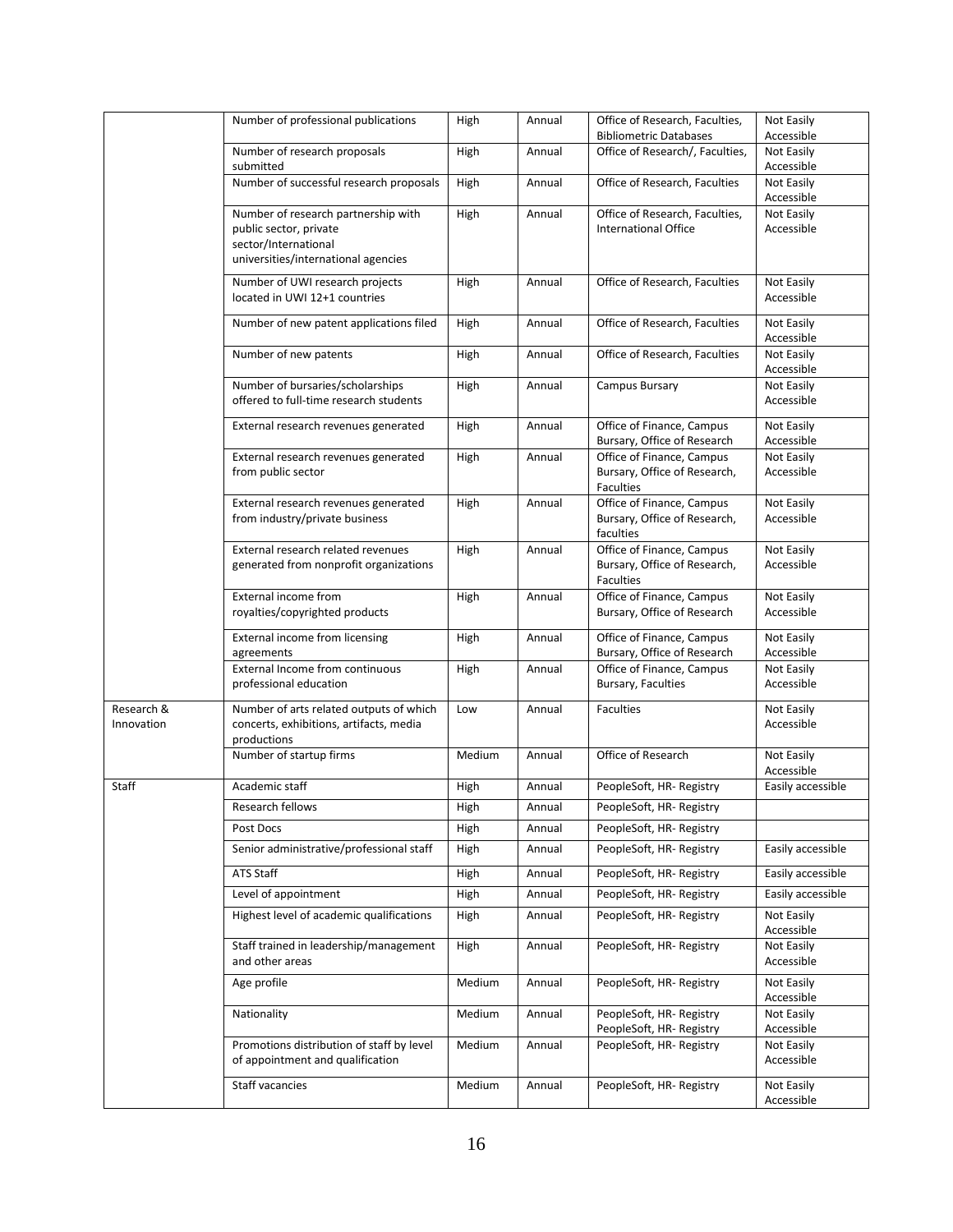|                            | Positions filled                                                                                           | Medium | Annual    | PeopleSoft, HR-Registry                                       | Not Easily               |
|----------------------------|------------------------------------------------------------------------------------------------------------|--------|-----------|---------------------------------------------------------------|--------------------------|
|                            |                                                                                                            |        |           |                                                               | Accessible               |
|                            | Number of applicants for vacant posts                                                                      | Medium | Annual    | PeopleSoft, HR-Registry                                       | Not Easily               |
|                            |                                                                                                            |        |           |                                                               | Accessible               |
|                            | Number of new hires not completing<br>contract                                                             | Medium | Annual    | PeopleSoft, HR-Registry                                       | Not Easily<br>Accessible |
|                            | Percentage absenteeism of ATS staff                                                                        | Medium | Annual    | PeopleSoft, HR- Registry                                      | Not Easily<br>Accessible |
| <b>Student Progression</b> | On time graduation rates                                                                                   | High   | Annual    | Banner Students, Campus IT,                                   | Not Easily               |
| (throughput)               |                                                                                                            |        |           | <b>Campus Planning Offices</b>                                | Accessible               |
|                            | Overall graduation rates                                                                                   | High   | Annual    | Banner Students, Campus IT,                                   | Not Easily               |
|                            |                                                                                                            |        |           | <b>Campus Planning Offices</b>                                | Accessible               |
|                            | Average time to graduate                                                                                   | High   | Annual    | Banner Students, Campus IT,<br><b>Campus Planning Offices</b> | Not Easily<br>Accessible |
|                            | Voluntary withdrawals                                                                                      | High   | Annual    | Banner Students, Campus IT,                                   | Not Easily               |
|                            |                                                                                                            |        |           | <b>Campus Planning Offices</b>                                | Accessible               |
|                            | Forced withdrawals                                                                                         | High   | Annual    | Banner Students, Campus IT,                                   | Not Easily               |
|                            |                                                                                                            |        |           | <b>Campus Planning Offices</b>                                | Accessible               |
|                            | Leave of absence                                                                                           | High   | Annual    | Banner Students, Campus IT,                                   | Not Easily               |
|                            |                                                                                                            |        |           | <b>Campus Planning Offices</b>                                | Accessible               |
|                            | Transfers to/from (Faculty, Campus)                                                                        | High   | Annual    | Banner Students, Campus IT,<br><b>Campus Planning Offices</b> | Not Easily<br>Accessible |
| Students                   | Name                                                                                                       | High   | Annual    | Banner Students,, Registry                                    | Easily accessible        |
| Demographics               | Age                                                                                                        | High   | Annual    | Banner Students,, Registry                                    | Easily accessible        |
|                            |                                                                                                            |        |           |                                                               |                          |
|                            | Nationality                                                                                                | High   | Annual    | Banner Students,, Registry                                    | Easily accessible        |
|                            | Contact information - telephone nos<br>(home and cell)                                                     | High   | Annual    | Banner Students,, Registry                                    | Easily accessible        |
|                            | Sex                                                                                                        | High   | Annual    | Banner Students,, Registry                                    | Easily accessible        |
|                            | Academic qualifications upon admission<br>to UWI (CXC, Cape)                                               | High   | Annual    | Banner Students,, Registry                                    | Not easily<br>accessible |
|                            | Contact information- e-mail addresses (<br>personal/university)                                            | High   | Annual    | Banner Students,, Registry                                    | Easily accessible        |
|                            | Religion                                                                                                   | Low    | Annual    | Banner Students,, Registry                                    | Not easily<br>accessible |
|                            | Racial(Ethnic Category)                                                                                    | Low    | Annual    | Currently not available                                       | Not easily<br>accessible |
|                            | <b>District of Residence</b>                                                                               | Medium | Annual    | Banner Students,, Registry                                    | Easily accessible        |
| Teaching and               | Number of courses reviewed                                                                                 | High   | Annual    | <b>Quality Assurance</b>                                      | Easily Accessible        |
| Learning                   | Number of programs reviewed                                                                                | High   | Annual    | <b>Quality Assurance</b>                                      | Easily Accessible        |
|                            | Number of new programs introduced                                                                          | High   | Annual    | Faculties                                                     | Easily Accessible        |
|                            | Number of programs offered online                                                                          | High   | Annual    | Open Campus, Faculties                                        | Easily Accessible        |
|                            |                                                                                                            |        |           |                                                               |                          |
|                            | Student satisfaction with overall<br>educational experience                                                | High   | Bi-annual | Student Experience Surveys,<br><b>UOPD</b>                    | Easily Accessible        |
|                            | Student satisfaction with teaching,<br>programmes, services, facilities                                    | High   | Bi-annual | Student Experience Surveys,<br><b>UOPD</b>                    | Easily Accessible        |
|                            | Student satisfaction with student<br>support services, academic advising                                   | High   | Bi-annual | Student Experience Surveys,<br><b>UOPD</b>                    | Not Easily<br>Accessible |
|                            | Student satisfaction with attributes of a<br>graduate                                                      | High   | Bi-annual | Student Experience Surveys,<br><b>UOPD</b>                    | Not Easily<br>Accessible |
|                            | Number of Programs with<br>regional/international accreditation                                            | High   | Bi-annual | <b>Quality Assurance</b>                                      | Not Easily<br>Accessible |
|                            | Number of courses with learning<br>activities and assessment that focus on<br>specific graduate attributes | High   | Annual    | Faculties                                                     | Not Easily<br>Accessible |
|                            | Number of students applying for<br>financial aid                                                           | High   | Annual    | Campus Bursary, Student<br>Services                           | Not Easily<br>Accessible |